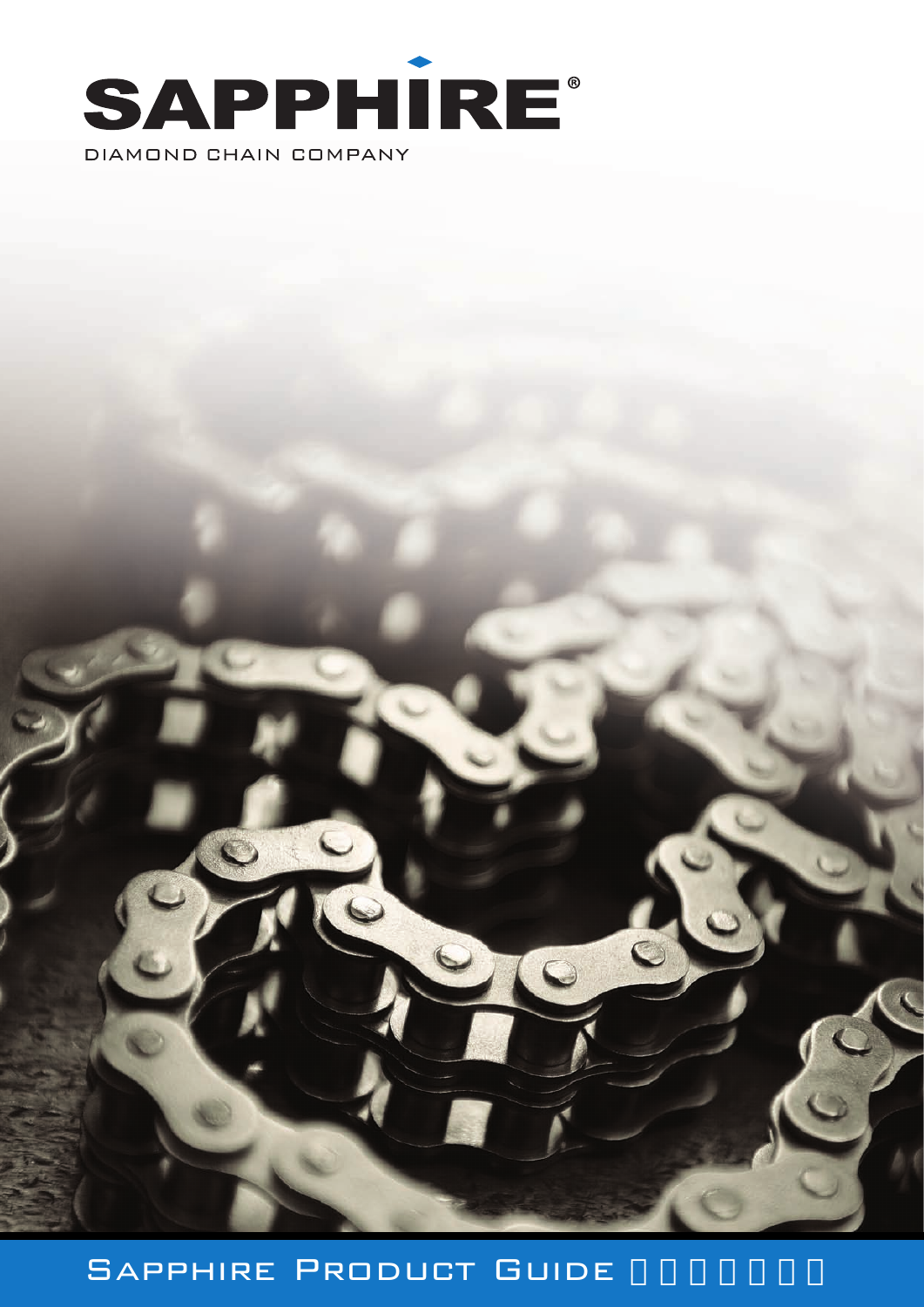# TABLE OF CONTENTS

 $\circ$ 

| ASME/ANSI Series Chain ASME/ANSI                 | 4         |
|--------------------------------------------------|-----------|
| <b>Heavy Series Chain</b>                        | 5         |
| <b>Non-Standard Series Chain</b>                 | 5         |
| <b>ISO/British Standard Series Chain</b><br>ISO/ | 6         |
| <b>Specialty Application Chain</b>               | 6-8       |
| Double-Pitch Roller Chain                        | 9         |
| <b>Pitches to Feet Conversion Table</b>          | $10 - 11$ |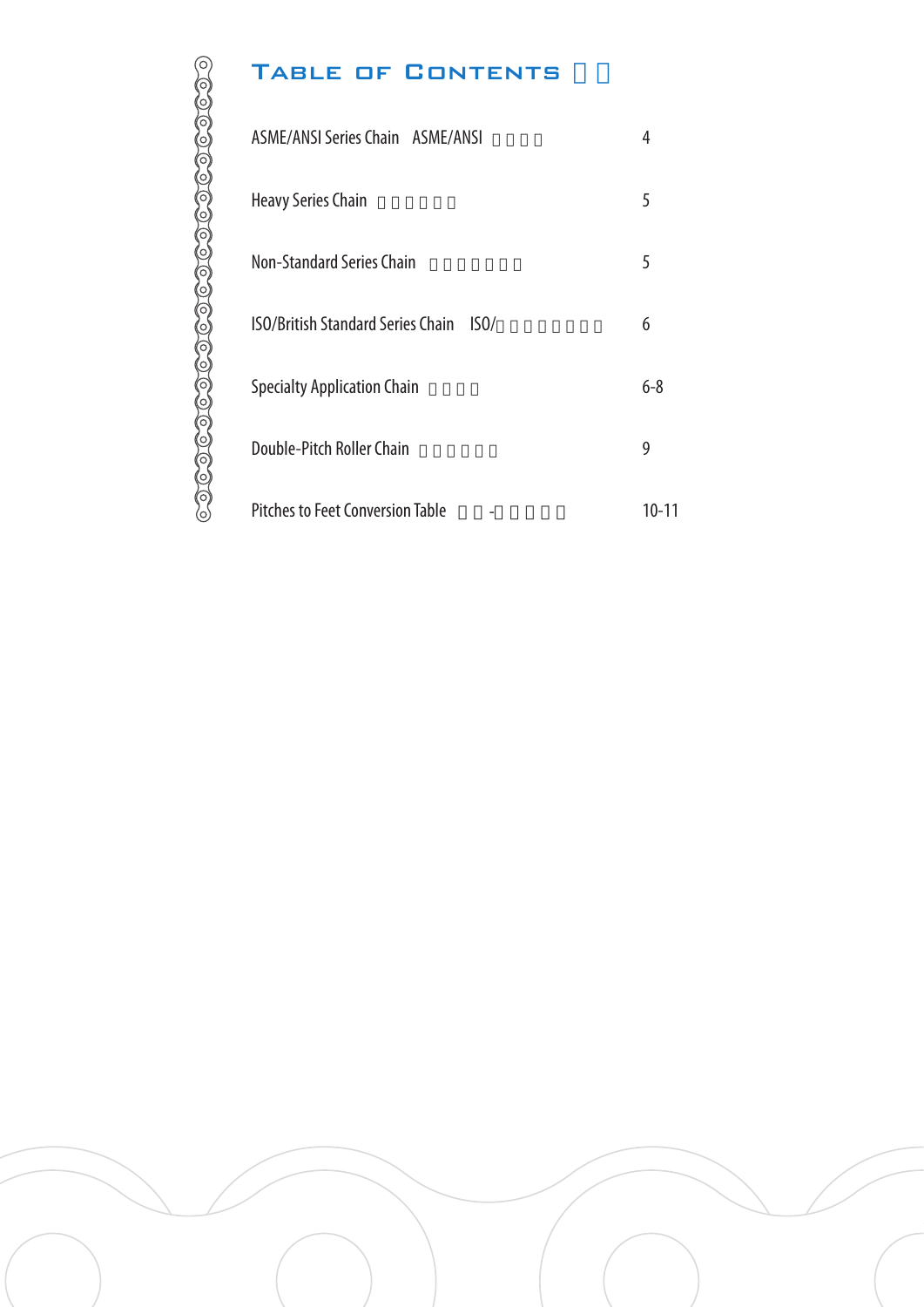Every Galling is Great, When Greatly Pursued.

#### 

At the Diamond Chain Company, the calling to design and manufacture the world's highest-performing roller chain is greatly pursued every day by teams of passionate technical experts who have made your success their life's work. It's that intensity of focus that some of the world's greatest inventors trusted to provide the drive chains they needed to transform the world. From the Wright Brothers, to Henry Ford, to the global leaders of our time, Diamond® chain is the roller chain most trusted to perform, when performance matters most.



 $Diamond$ 









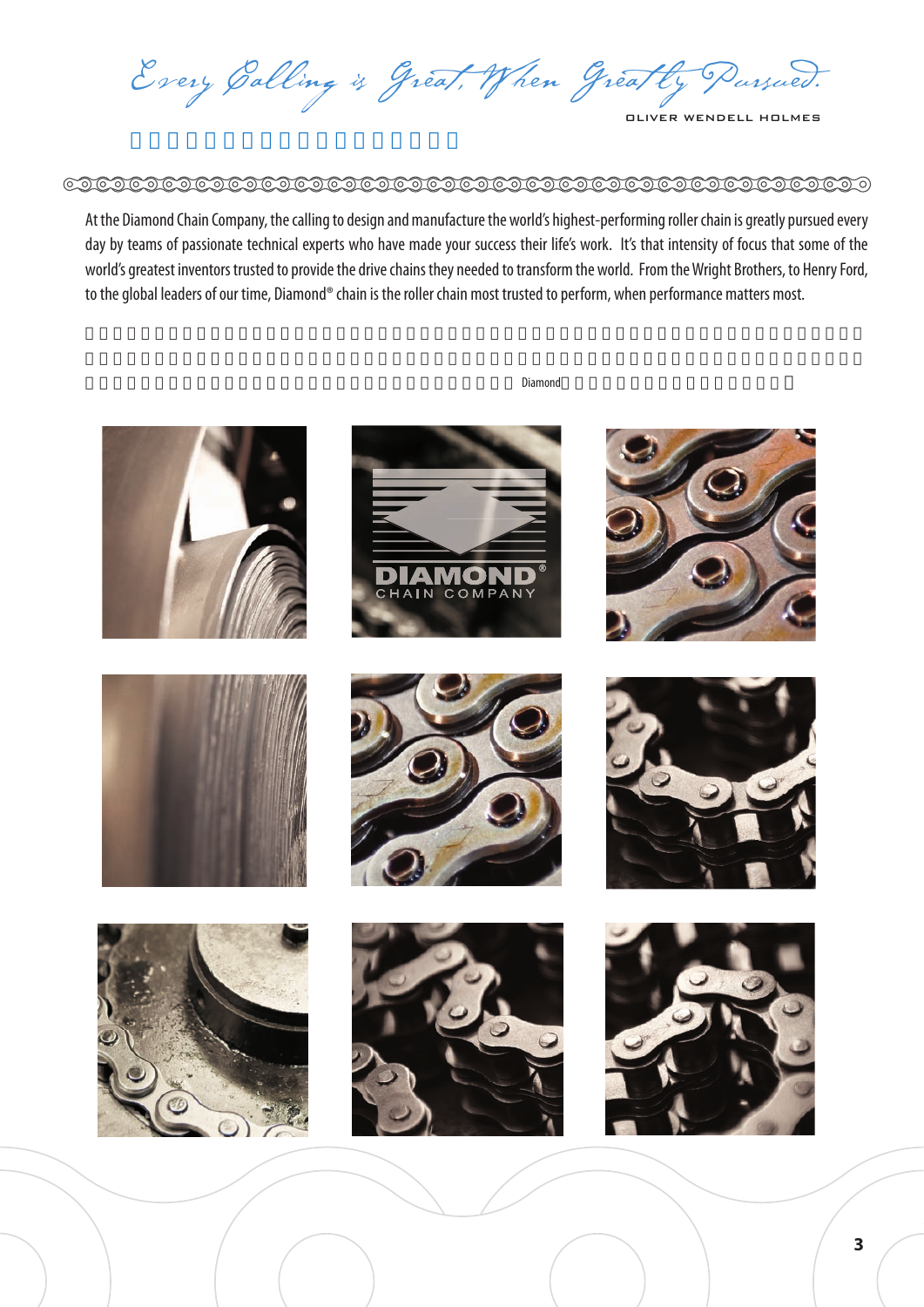## ASME / ANSI SERIES CHAIN ASME/ANSI

#### SINGLE AND MULTI-STRAND

Sapphire standard series chains are built to ASME/ANSI B29.1 standards.

ASME/ANSI B29.1





| ASME/ANSI<br>链号 | Pitch<br>节距<br>mm | Roller<br>Width<br>滚子长度<br>mm | Roller<br>Diameter<br>滚子直径<br>mm | Pin<br>Diameter<br>销轴直径<br>mm | <b>Link Plate</b><br><b>Thickness</b><br>链片厚度<br>mm | C<br>mm | ${\sf R}$<br>mm | K<br>排距<br>mm | kq/m<br>每米重量 | Minimum<br>Tensile<br>Strength<br>最小拉伸载荷 |
|-----------------|-------------------|-------------------------------|----------------------------------|-------------------------------|-----------------------------------------------------|---------|-----------------|---------------|--------------|------------------------------------------|
| 25              | 6.35              | 3.18                          | 3.30                             | 2.29                          | 0.76                                                | 9.40    | 8.64            | .             | 1161         | 3470                                     |
| 35              | 9.53              | 4.76                          | 5.08                             | 3.58                          | 1.27                                                | 14.22   | 12.70           | .             | 2619         | 7829                                     |
| $35 - 2$        | 9.53              | 4.76                          | 5.08                             | 3.58                          | 1.27                                                | 24.38   | 22.86           | 10.13         | 5238         | 15658                                    |
| 40              | 12.70             | 7.94                          | 7.92                             | 3.96                          | 1.52                                                | 18.29   | 17.02           | .             | 4651         | 13901                                    |
| $40 - 2$        | 12.70             | 7.94                          | 7.92                             | 3.96                          | 1.52                                                | 32.77   | 31.50           | 14.38         | 9301         | 27801                                    |
| $40 - 3$        | 12.70             | 7.94                          | 7.92                             | 3.96                          | 1.52                                                | 46.99   | 45.72           | 14.38         | 13952        | 41702                                    |
| 41              | 12.70             | 6.35                          | 7.77                             | 3.58                          | 1.27                                                | 16.51   | 14.48           | .             | 2232         | 6672                                     |
| 50              | 15.88             | 9.53                          | 10.16                            | 5.08                          | 2.03                                                | 22.61   | 21.08           | .             | 7262         | 21707                                    |
| $50 - 2$        | 15.88             | 9.53                          | 10.16                            | 5.08                          | 2.03                                                | 40.64   | 39.37           | 18.11         | 14524        | 43415                                    |
| $50-3$          | 15.88             | 9.53                          | 10.16                            | 5.08                          | 2.03                                                | 58.67   | 57.40           | 18.11         | 21787        | 65122                                    |
| 60              | 19.05             | 12.70                         | 11.91                            | 5.94                          | 2.39                                                | 28.19   | 26.42           | .             | 10462        | 31271                                    |
| $60 - 2$        | 19.05             | 12.70                         | 11.91                            | 5.94                          | 2.39                                                | 51.05   | 49.28           | 22.78         | 20924        | 62542                                    |
| $60 - 3$        | 19.05             | 12.70                         | 11.91                            | 5.94                          | 2.39                                                | 73.91   | 72.14           | 22.78         | 31385        | 93813                                    |
| 80              | 25.40             | 15.88                         | 15.88                            | 7.92                          | 3.18                                                | 36.58   | 33.53           | .             | 18602        | 55603                                    |
| $80 - 2$        | 25.40             | 15.88                         | 15.88                            | 7.92                          | 3.18                                                | 65.79   | 62.74           | 29.29         | 37204        | 111206                                   |
| 100             | 31.75             | 19.05                         | 19.05                            | 9.53                          | 3.96                                                | 43.94   | 40.89           | .             | 29064        | 86874                                    |
| $100 - 2$       | 31.75             | 19.05                         | 19.05                            | 9.53                          | 3.96                                                | 79.76   | 76.71           | 35.76         | 58128        | 173748                                   |
| 120             | 38.10             | 25.40                         | 22.23                            | 11.10                         | 4.75                                                | 54.36   | 50.80           | .             | 41855        | 125106                                   |
| $120 - 2$       | 38.10             | 25.40                         | 22.23                            | 11.10                         | 4.75                                                | 99.82   | 96.27           | 45.44         | 83709        | 250212                                   |
| 140             | 44.45             | 25.40                         | 25.40                            | 12.70                         | 5.56                                                | 58.67   | 54.36           | .             | 56967        | 170278                                   |
| $140 - 2$       | 44.45             | 25.40                         | 25.40                            | 12.70                         | 5.56                                                | 107.70  | 103.38          | 48.87         | 113934       | 340556                                   |
| 160             | 50.80             | 31.75                         | 28.58                            | 14.27                         | 6.35                                                | 69.34   | 64.52           | .             | 74408        | 222411                                   |
| $160 - 2$       | 50.80             | 31.75                         | 28.58                            | 14.27                         | 6.35                                                | 128.02  | 123.19          | 58.55         | 148816       | 444822                                   |
| 180             | 57.15             | 35.72                         | 35.71                            | 17.45                         | 7.14                                                | 80.01   | 73.15           | .             | 94171        | 281483                                   |
| $180 - 2$       | 57.15             | 35.72                         | 35.71                            | 17.45                         | 7.14                                                | 149.10  | 139.95          | 65.84         | 188516       | 563487                                   |
| 200             | 63.50             | 38.10                         | 39.67                            | 19.84                         | 7.92                                                | 87.38   | 79.25           | .             | 116263       | 347517                                   |
| $200 - 2$       | 63.50             | 38.10                         | 39.67                            | 19.84                         | 7.92                                                | 159.00  | 150.88          | 71.55         | 232526       | 695035                                   |
| 240             | 76.20             | 47.63                         | 47.63                            | 23.80                         | 9.53                                                | 103.12  | 94.49           | .             | 167418       | 500425                                   |

\*Chains are rollerless - dimension shown is bushing diameter. \* That is a set on  $-$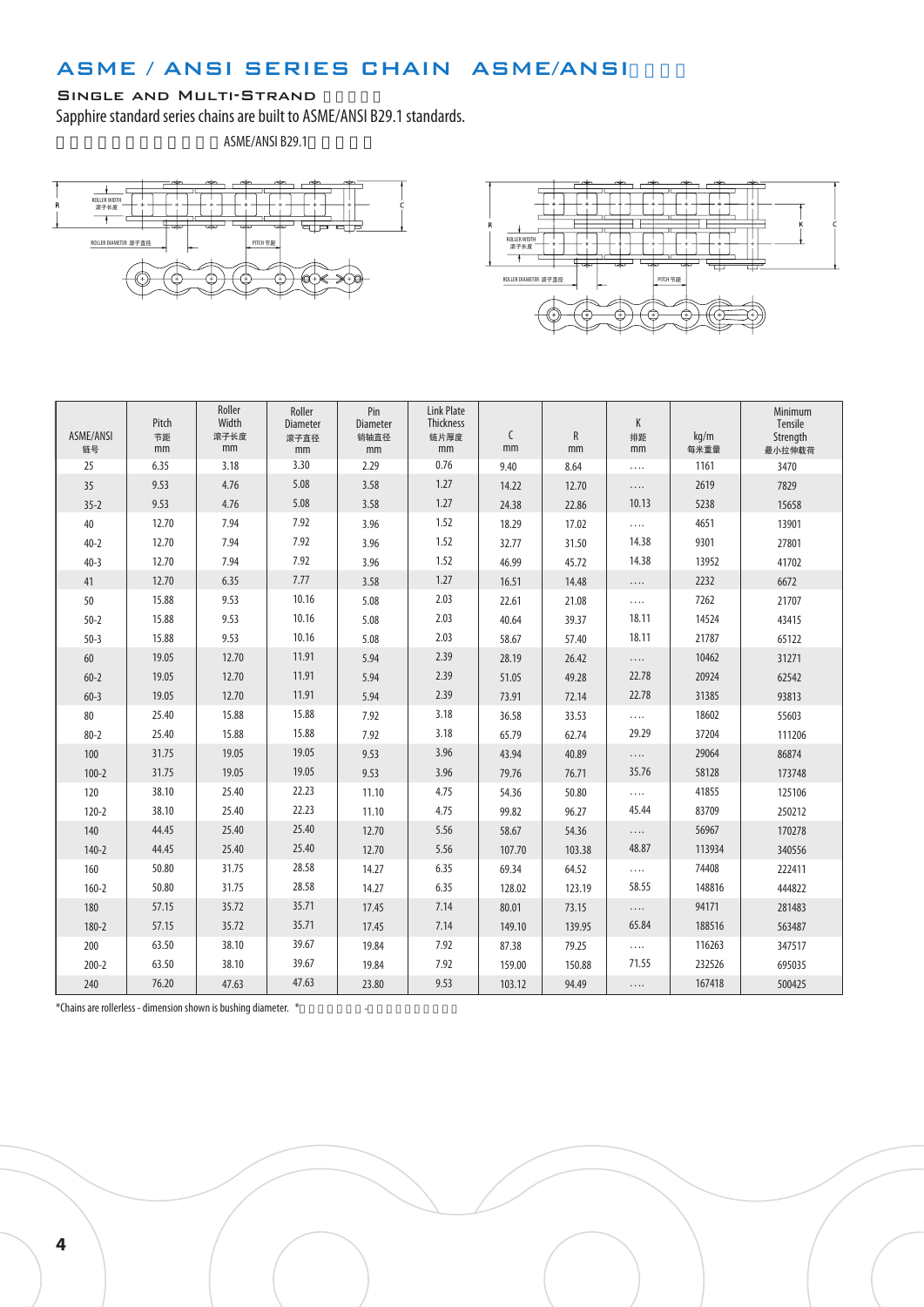### **HEAVY SERIES CHAIN**

Sapphire heavy series chains are built to ASME/ANSI B29.1 standards.

ASME/ANSI B29.1



| ASME/ANSI<br>链号 | Pitch<br>节距<br>mm | Roller<br>Width<br>滚子长度<br>mm | Roller<br><b>Diameter</b><br>滚子直径<br>mm | Pin<br><b>Diameter</b><br>销轴直径<br>mm | <b>Link Plate</b><br><b>Thickness</b><br>链片厚度<br>mm | mm    | R<br>mm | kq/m<br>每米重量 | Minimum<br>Tensile<br>Strength<br>最小拉伸载荷 |
|-----------------|-------------------|-------------------------------|-----------------------------------------|--------------------------------------|-----------------------------------------------------|-------|---------|--------------|------------------------------------------|
| 50H             | 15.88             | 9.53                          | 10.16                                   | 5.08                                 | 2.39                                                | 23.62 | 21.84   | 8759         | 26182                                    |
| 60H             | 19.05             | 12.70                         | 11.91                                   | 5.94                                 | 3.18                                                | 31.50 | 29.72   | 12649        | 37810                                    |
| 80H             | 25.40             | 15.88                         | 15.88                                   | 7.92                                 | 3.96                                                | 39.88 | 36.83   | 21578        | 64499                                    |
| 100H            | 31.75             | 19.05                         | 19.05                                   | 9.53                                 | 4.75                                                | 47.24 | 44.20   | 35716        | 106757                                   |
| 120H            | 38.10             | 25.40                         | 22.23                                   | 11.10                                | 5.56                                                | 57.66 | 54.10   | 50598        | 151240                                   |
| 140H            | 44.45             | 25.40                         | 25.40                                   | 12.70                                | 6.35                                                | 61.98 | 57.91   | 68456        | 204618                                   |
| 160H            | 50.80             | 31.75                         | 28.58                                   | 14.27                                | 7.14                                                | 72.64 | 68.07   | 86314        | 257997                                   |
| 200H            | 63.50             | 38.10                         | 39.67                                   | 19.84                                | 9.53                                                | 97.54 | 87.12   | 116263       | 347517                                   |

NOTE: Heavy series chains are not necessarily stronger than standard series chains, but thicker link plate material provides an increase in fatigue resistance for drives subject to heavy shock. 注:重型系列链条并不一定比标准系列链条牢固,但是厚一级的链片材料增强了那些需要经受重负载的动力装置的抗疲劳性。

#### NON-STANDARD SERIES CHAIN

Sapphire non-standard series chains were built prior to the adoption of the ASME/ANSI standards and have non-standard dimensions.

#### ASME/ANSI



| <b>ASME/ANSI</b><br>链号 | Pitch<br>节距<br>mm | Roller<br>Width<br>滚子长度<br>mm | Roller<br><b>Diameter</b><br>滚子直径<br>mm | Pin<br><b>Diameter</b><br>销轴直径<br>mm | <b>Link Plate</b><br><b>Thickness</b><br>链片厚度<br>mm | mm    | n<br>mm | kg/m<br>每米重量 | Minimum<br><b>Tensile</b><br>Strength<br>最小拉伸载荷 |
|------------------------|-------------------|-------------------------------|-----------------------------------------|--------------------------------------|-----------------------------------------------------|-------|---------|--------------|-------------------------------------------------|
| 65 x 1/8               | 12.70             | 3.18                          | 7.77                                    | 3.58                                 | 1.02                                                | 11.68 | 10.67   | 3051         | 9119                                            |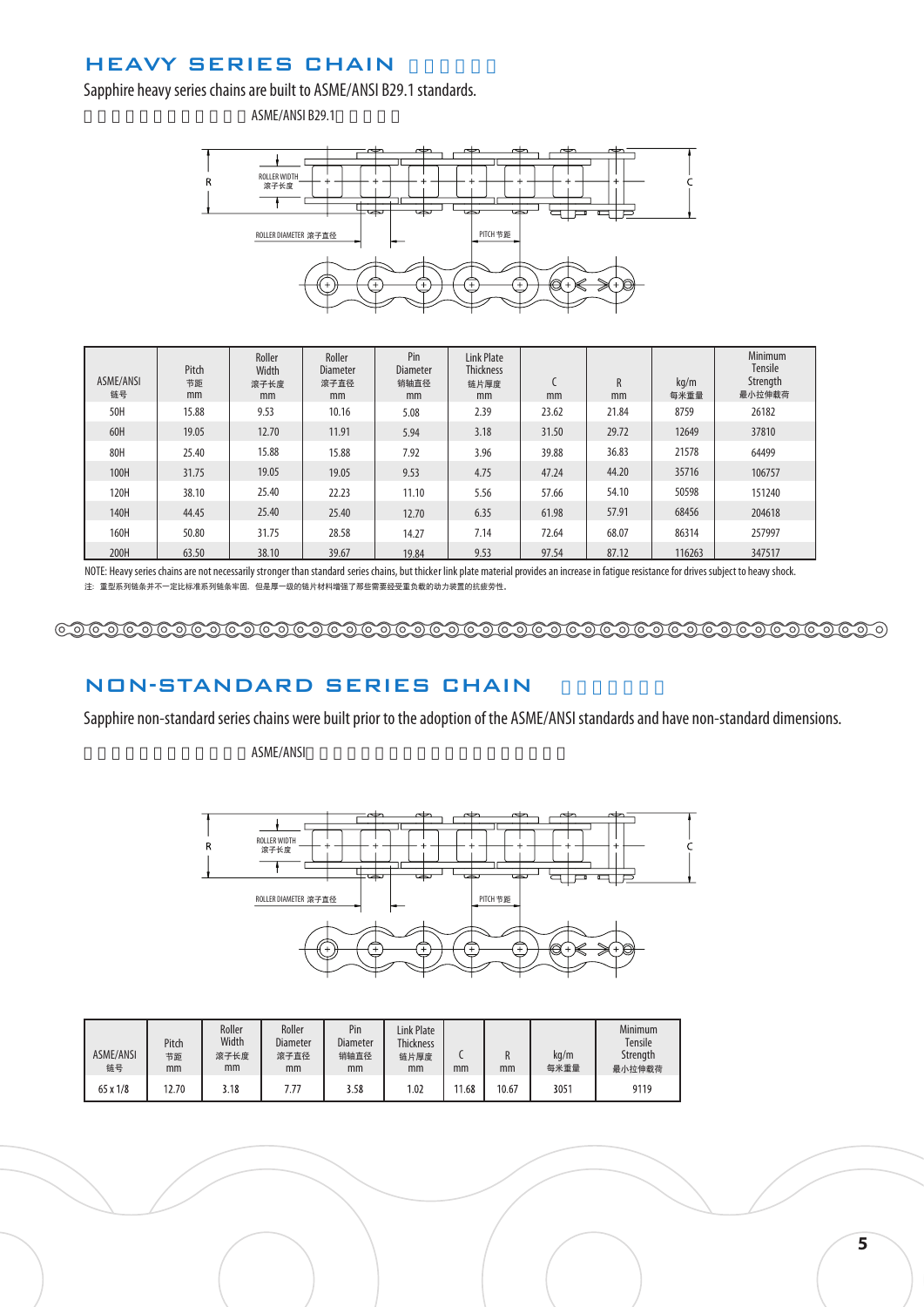### ISO / BRITISH STANDARD SERIES CHAIN ISO/

Sapphire ISO/British Standard series chain is manufactured to the International Standards Organization metric dimensions (ISO 606), British Standard (BS 228), and DIN 8187.

 $(B5 228)$  DIN 8187

 $\text{ISO}$  (ISO 606)





| ISO / British<br>Standard<br>Number<br>英标链号 | Pitch<br>节距<br>mm | <b>Roller Width</b><br>W min<br>mm<br>滚子最小长度 | <b>Roller Diameter</b><br>d1 max<br>mm<br>滚子最大直径 | Pin Outer<br>Diameter<br>d2 max<br>mm<br>销轴最大外径 | <b>Inner Link</b><br><b>Plate Thickness</b><br>Τ<br>mm<br>内链片厚度 | <b>Outer Link</b><br><b>Plate Thickness</b><br>t<br>mm<br>外链片厚度 | Pin Length<br>Lc max<br>mm<br>销轴最大长度 | Pin Length<br>L max<br>mm<br>销轴最大长度 | К<br>mm<br>排距 | kg/m<br>每米重量 | Minimum<br>Tensile<br>Strength<br>最小拉伸载荷 |
|---------------------------------------------|-------------------|----------------------------------------------|--------------------------------------------------|-------------------------------------------------|-----------------------------------------------------------------|-----------------------------------------------------------------|--------------------------------------|-------------------------------------|---------------|--------------|------------------------------------------|
| $05B-1$                                     | 8.467             | 2.997                                        | 5.004                                            | 2.311                                           | 0.838                                                           | 0.838                                                           | 11.709                               | 8.611                               | $\cdots$      | 0.22         | 4893                                     |
| $06B-1*$                                    | 9.525             | 5.715                                        | 6.350                                            | 3.277                                           | 1.270                                                           | 0.991                                                           | 16.789                               | 13.487                              | .             | 0.45         | 8896                                     |
| $06B-2*$                                    | 9.525             | 5.715                                        | 6.350                                            | 3.277                                           | 1.270                                                           | 0.991                                                           | 27.102                               | 23.800                              | 10.236        | 0.80         | 16903                                    |
| $08B-1$                                     | 12.700            | 7.747                                        | 8.509                                            | 4.445                                           | 1.524                                                           | 1.524                                                           | 20.904                               | 16.993                              | $\ldots$      | 0.74         | 17793                                    |
| 08B-2                                       | 12.700            | 7.747                                        | 8.509                                            | 4.445                                           | 1.524                                                           | 1.524                                                           | 34.900                               | 30.988                              | 13.919        | 1.40         | 31138                                    |
| 08B-3                                       | 12.700            | 7.747                                        | 8.509                                            | 4.445                                           | 1.524                                                           | 1.524                                                           | 46.203                               | 44.501                              | 13.919        | 1.99         | 44482                                    |
| $10B-1$                                     | 15.875            | 9.652                                        | 10.160                                           | 5.080                                           | 1.524                                                           | 1.524                                                           | 23.698                               | 19.609                              | $\ldots$      | 0.95         | 22241                                    |
| $10B-2$                                     | 15.875            | 9.652                                        | 10.160                                           | 5.080                                           | 1.524                                                           | 1.524                                                           | 40.310                               | 36.195                              | 16.586        | 1.88         | 44482                                    |
| $10B-3$                                     | 15.875            | 9.652                                        | 10.160                                           | 5.080                                           | 1.524                                                           | 1.524                                                           | 54.000                               | 52.121                              | 16.586        | 2.80         | 66723                                    |
| $12B-1$                                     | 19.050            | 11.684                                       | 12.065                                           | 5.715                                           | 1.803                                                           | 1.803                                                           | 27.305                               | 22.708                              | $\ldots$      | 1.19         | 28913                                    |
| $12B-2$                                     | 19.050            | 11.684                                       | 12.065                                           | 5.715                                           | 1.803                                                           | 1.803                                                           | 46.812                               | 42.189                              | 19.456        | 2.34         | 57827                                    |
| $12B-3$                                     | 19.050            | 11.684                                       | 12.065                                           | 5.715                                           | 1.803                                                           | 1.803                                                           | 63.195                               | 61.214                              | 19.456        | 3.79         | 86740                                    |
| $16B-1$                                     | 25.400            | 17.018                                       | 15.875                                           | 8.280                                           | 3.988                                                           | 3.200                                                           | 38.887                               | 33.503                              | .             | 2.72         | 60051                                    |
| $16B-2$                                     | 25.400            | 17.018                                       | 15.875                                           | 8.280                                           | 3.988                                                           | 3.200                                                           | 73.406                               | 67.996                              | 32.004        | 5.37         | 106757                                   |
| $16B-3$                                     | 25.400            | 17.018                                       | 15.875                                           | 8.280                                           | 3.988                                                           | 3.200                                                           | 101.702                              | 99.720                              | 32.004        | 7.98         | 160136                                   |
| $20B-1$                                     | 31.750            | 19.558                                       | 19.050                                           | 10.185                                          | 4.699                                                           | 4.699                                                           | 49.301                               | 43.205                              | .             | 3.88         | 93413                                    |
| $20B-2$                                     | 31.750            | 19.558                                       | 19.050                                           | 10.185                                          | 4.699                                                           | 4.699                                                           | 85.801                               | 79.705                              | 36.449        | 7.66         | 169032                                   |
| $20B-3$                                     | 31.750            | 19.558                                       | 19.050                                           | 10.185                                          | 4.699                                                           | 4.699                                                           | 116.205                              | 113.081                             | 36.449        | 11.46        | 249100                                   |
| $24B-1$                                     | 38.100            | 25.400                                       | 25.400                                           | 14.630                                          | 6.299                                                           | 6.299                                                           | 59.995                               | 53.391                              | $\ldots$      | 7.07         | 160136                                   |
| $24B-2$                                     | 38.100            | 25.400                                       | 25.400                                           | 14.630                                          | 6.299                                                           | 6.299                                                           | 108.407                              | 101.803                             | 48.362        | 13.97        | 280238                                   |
| $24B-3$                                     | 38.100            | 25.400                                       | 25.400                                           | 14.630                                          | 6.299                                                           | 6.299                                                           | 154.889                              | 150.165                             | 48.362        | 21.76        | 424805                                   |
| $28B-1$                                     | 44.450            | 27.940                                       | 27.940                                           | 15.900                                          | 7.798                                                           | 7.798                                                           | 72.390                               | 65.024                              | $\cdots$      | 9.45         | 200170                                   |
| $28B-2$                                     | 44.450            | 27.940                                       | 27.940                                           | 15.900                                          | 7.798                                                           | 7.798                                                           | 131.394                              | 124.003                             | 59.538        | 18.80        | 360306                                   |
| $28B-1$                                     | 44.450            | 27.940                                       | 27.940                                           | 15.900                                          | 7.798                                                           | 7.798                                                           | 189.052                              | 184.048                             | 59.538        | 28.20        | 529338                                   |
| $32B-1$                                     | 50.800            | 30.988                                       | 29.210                                           | 17.805                                          | 7.290                                                           | 7.290                                                           | 75.184                               | 67.310                              | $\ldots$      | 10.25        | 249100                                   |
| $32B-2$                                     | 50.800            | 30.988                                       | 29.210                                           | 17.805                                          | 7.290                                                           | 7.290                                                           | 133.909                              | 125.984                             | 58.547        | 20.11        | 449270                                   |
| $32B-3$                                     | 50.800            | 30.988                                       | 29.210                                           | 17.805                                          | 7.290                                                           | 7.290                                                           | 186.893                              | 181.305                             | 58.547        | 29.91        | 671681                                   |
| $40B - 1$                                   | 63.500            | 38.100                                       | 48.260                                           | 22.885                                          | 8.788                                                           | 8.788                                                           | 92.608                               | 82.601                              | $\cdots$      | 16.35        | 355858                                   |
| $40B-2$                                     | 63.500            | 38.100                                       | 48.260                                           | 22.885                                          | 8.788                                                           | 8.788                                                           | 164.008                              | 154.000                             | 72.288        | 32.00        | 631647                                   |
| $40B-3$                                     | 63.500            | 38.100                                       | 48.260                                           | 22.885                                          | 8.788                                                           | 8.788                                                           | 228.956                              | 223.164                             | 72.288        | 47.76        | 9496953                                  |

\* Straight Side Bar. \*

#### SPECIALTY APPLICATION CHAIN

Sapphire specialty application series chain is available for a variety of applications including agriculture and motor sports.

## COTTON MODULE CHAIN



| ASME/ANSI<br>链号 | Pitch<br>节距<br>mm | Roller<br>Width<br>滚子长度<br>mm | Roller<br><b>Diameter</b><br>滚子直径<br>mm | Pin<br><b>Diameter</b><br>销轴直径<br>mm | mm     | mm     | <b>Link Plate</b><br><b>Thickness</b><br>链片厚度<br>mm | <b>Minimum</b><br>Tensile<br>Strength<br>最小拉伸载荷 |
|-----------------|-------------------|-------------------------------|-----------------------------------------|--------------------------------------|--------|--------|-----------------------------------------------------|-------------------------------------------------|
| C2062H CM       | 38.100            | 2.700                         | 22.225                                  | 5.944                                | 31.750 | 29.972 | 3.175                                               | 31271                                           |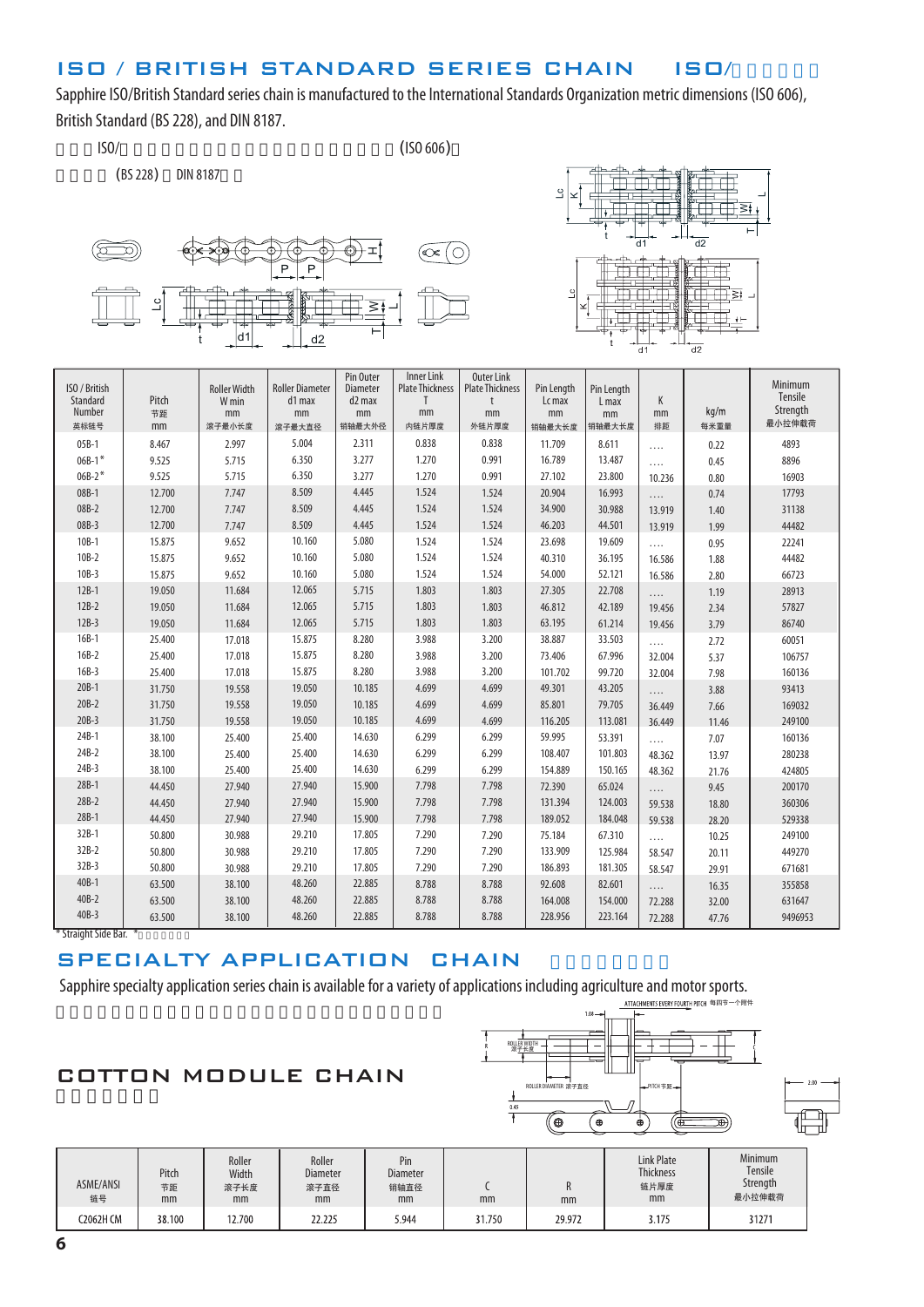#### HOLLOW PIN



| ASME/ANSI<br>链号   | Pitch<br>节距<br>mm | Roller<br>Width<br>滚子长度<br>mm | Roller<br>Diameter*<br>滚子直径<br>mm | Pin<br><b>Diameter</b><br>销轴直径<br>mm | <b>Link Plate</b><br><b>Thickness</b><br>链片厚度<br>mm | mm    | R<br>mm | K<br>排距<br>mm | Minimum<br><b>Tensile</b><br>Strength<br>最小拉伸载荷 | $H***$<br>内链片高度<br>mm |
|-------------------|-------------------|-------------------------------|-----------------------------------|--------------------------------------|-----------------------------------------------------|-------|---------|---------------|-------------------------------------------------|-----------------------|
| 40HP              | 12.700            | 7.938                         | 7.925                             | 5.639                                | 3.988                                               | 1.499 | 17.602  | 0.580         | 9808                                            | 11.989                |
| 50HP              | 15.875            | 9.525                         | 10.160                            | 7.036                                | 5.131                                               | 2.007 | 21.895  | 0.948         | 18144                                           | 15.088                |
| 60HP              | 19.050            | 12.700                        | 11.913                            | 8.306                                | 5.994                                               | 2.388 | 26.797  | 1.397         | 25497                                           | 18.009                |
| 80HP              | 25.400            | 15.875                        | 15.875                            | 11.405                               | 8.052                                               | 3.200 | 33.807  | 2.525         | 49033                                           | 24.003                |
| <b>C2040HP</b>    | 25.400            | 0.785                         | 7.925                             | 5.639                                | 3.988                                               | 1.499 | 17.602  | 0.454         | 9808                                            | 11.989                |
| <b>C2050HP</b>    | 31.750            | 0.940                         | 10.160                            | 7.214                                | 5.131                                               | 2.007 | 21.895  | 0.744         | 18144                                           | 15.011                |
| <b>C2060HP</b>    | 38.100            | 12.573                        | 11.913                            | 8.306                                | 5.994                                               | 2.388 | 26.797  | 1.384         | 25497                                           | 16.993                |
| <b>C2062HP HP</b> | 38.100            | 12.573                        | 22.225                            | 8.306                                | 5.994                                               | 3.200 | 26.797  | 1.935         | 25497                                           | 16.993                |
| <b>C2080HP</b>    | 50.800            | 15.748                        | 15.875                            | 11.405                               | 9.398                                               | 3.200 | 33.807  | 1.801         | 49033                                           | 24.003                |
| <b>C2082H HP</b>  | 50.800            | 15.748                        | 28.575                            | 11.405                               | 8.052                                               | 3.962 | 33.807  | 2.351         | 49033                                           | 24.003                |

\*Chain is rollerless - dimension shown is bushing diameter.

 $*$ 

AGRICULTURE

**CHAIN** 

\*\*Maximum values shown.<br>\*\*



|                      |                   |                               |                                         | サマリ スピニンジャン ワ                        |                                                     | 1.4.7999979999 |                    |               |                                            |
|----------------------|-------------------|-------------------------------|-----------------------------------------|--------------------------------------|-----------------------------------------------------|----------------|--------------------|---------------|--------------------------------------------|
| ASME/ANSI<br>链号      | Pitch<br>节距<br>mm | Roller<br>Width<br>滚子长度<br>mm | Roller<br><b>Diameter</b><br>滚子直径<br>mm | Pin<br><b>Diameter</b><br>销轴直径<br>mm | <b>Link Plate</b><br><b>Thickness</b><br>链片厚度<br>mm | mm             | $\mathsf{R}$<br>mm | K<br>排距<br>mm | Average<br>Tensile<br>Strength<br>平均拉伸载荷KN |
| Conveyor Series 输送系列 |                   |                               |                                         |                                      |                                                     |                |                    |               |                                            |
| CA550                | 41.402            | 20.241                        | 16.662                                  | 7.188                                | 2.667                                               | 39.688         | 34.925             | 1.935         | 53935                                      |
| CA555                | 41.402            | 12.700                        | 16.662                                  | 7.188                                | 3.175                                               | 31.750         | 30.163             | 1.801         | 58841                                      |
| CA557                | 41.402            | 20.241                        | 17.780                                  | 8.001                                | 3.175                                               | 40.481         | 37.306             | 2.560         | 73551                                      |
| CA620                | 42.012            | 25.003                        | 17.678                                  | 7.188                                | 3.175                                               | 46.831         | 41.672             | 2.336         | 58841                                      |
| C2060H               | 38.100            | 12.700                        | 11.913                                  | 5.969                                | 3.175                                               | 31.750         | 30.163             | 1.563         | 43148                                      |
| Drive Series 传动系列    |                   |                               |                                         |                                      |                                                     |                |                    |               |                                            |
| A550                 | 41.402            | 20.241                        | 16.662                                  | 7.188                                | 2.667                                               | 39.688         | 34.925             | 1.637         | 53935                                      |
| A620                 | 42.012            | 25.003                        | 17.678                                  | 7.188                                | 3.175                                               | 46.831         | 41.672             | 2.054         | 58841                                      |

## CITRUS CHAIN

|              | $\overline{\phantom{0}}^{DS}$  |                                 |
|--------------|--------------------------------|---------------------------------|
| ٠            | ٠                              |                                 |
|              | ᠇                              | ᠇<br>R                          |
| ¢<br>--      | <u>win</u><br>ᡂ<br>- 5<br>.312 | وحثوم<br>- -<br>ᇠ<br>.318       |
| ≫⊕<br>$^{+}$ | Ĉ<br>Ē<br>Ħ<br>÷÷<br>≎         | Ê<br>(+)<br>ŀ÷<br>. +<br>٠<br>∸ |

| Type 型号 | D5   | $   \cdot   $ |
|---------|------|---------------|
|         | 1/2  | 1.625         |
|         | 9/16 | 1.625         |
|         |      |               |

| ASME/ANSI<br>链号 | Pitch<br>节距<br>mm | Roller<br>Width<br>滚子长度<br>mm | Roller<br><b>Diameter</b><br>滚子直径<br>mm | Pin<br><b>Diameter</b><br>销轴直径<br>mm | Link Plate<br><b>Thickness</b><br>链片厚度<br>mm | mm     | R<br>mm | 排距<br>mm | Minimum<br><b>Tensile</b><br>Strength<br>最小拉伸载荷 |
|-----------------|-------------------|-------------------------------|-----------------------------------------|--------------------------------------|----------------------------------------------|--------|---------|----------|-------------------------------------------------|
| C2060H C        | 38.100            | 12.573                        | 11.913                                  | 5.944                                | 3.175                                        | 31.750 | 29.972  | 1.563    | 31271                                           |
| C2060HSS C      | 38.100            | 12.573                        | 11.913                                  | 5.944                                | 3.175                                        | 1.750، | 29.972  | 1.533    | 25488                                           |

\*Approximate - weight will vary depending upon D5 pin required.

\*为近似重量-实际重量根据D5销轴的不同而不同。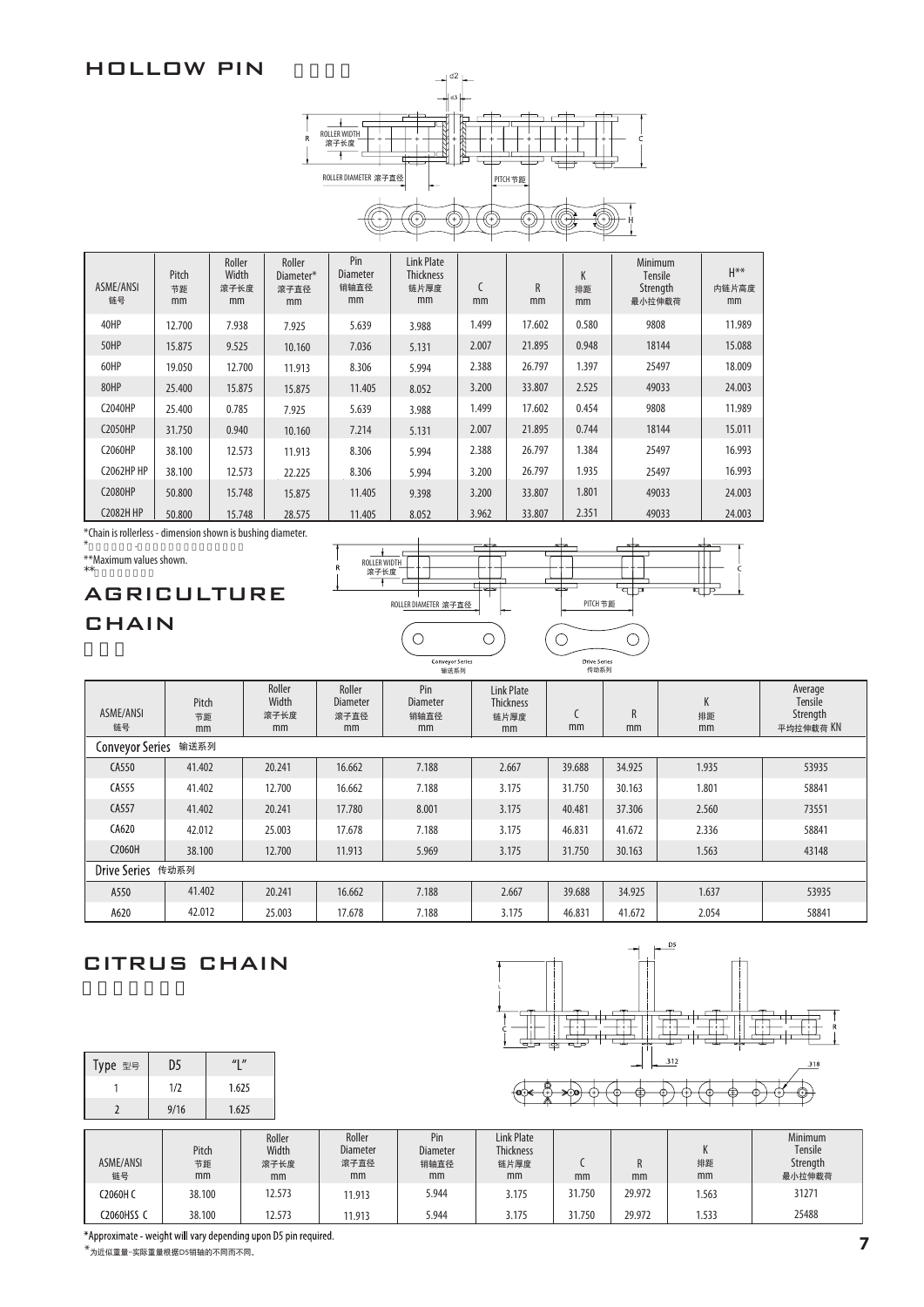## SPECIALTY APPLICATION CHAIN

Sapphire specialty application series chain is available for a variety of applications including agriculture and motor sports.

## COUPLING CHAIN







| ASME/ANSI<br>链号 | Pitch<br>节距<br>mm | Roller<br>Width<br>滚子长度<br>mm | Roller<br><b>Diameter</b><br>滚子直径<br>mm | Pin<br><b>Diameter</b><br>销轴直径<br>mm | <b>Link Plate</b><br><b>Thickness</b><br>链片厚度<br>mm | C<br>mm | R<br>mm | Length<br>Pitches<br>长度 (节) | kg/m<br>每米重量 |
|-----------------|-------------------|-------------------------------|-----------------------------------------|--------------------------------------|-----------------------------------------------------|---------|---------|-----------------------------|--------------|
| D4012           | 12.700            | 7.925                         | 7.925                                   | 32.944                               | 31.496                                              | 14.376  | 304.800 | 12                          | 0.610        |
| D4016           | 12.700            | 7.925                         | 7.925                                   | 32.944                               | 31.496                                              | 14.376  | 406.400 | 16                          | 0.818        |
| D5016           | 15.875            | 9.525                         | 10.160                                  | 40.437                               | 39.370                                              | 18.110  | 406.400 | 16                          | 1.667        |
| D5018           | 15.875            | 9.525                         | 10.160                                  | 40.437                               | 39.370                                              | 18.110  | 457.200 | 18                          | 1.875        |
| D6018           | 19.050            | 12.700                        | 11.913                                  | 50.292                               | 49.276                                              | 22.784  | 457.200 | 18                          | 3.214        |
| D6020           | 19.050            | 12.700                        | 11.913                                  | 50.292                               | 49.276                                              | 22.784  | 508.000 | 20                          | 3.572        |
| D6022           | 19.050            | 12.700                        | 11.913                                  | 50.292                               | 49.276                                              | 22.784  | 558.800 | 22                          | 3.929        |
| D8018           | 25.400            | 15.875                        | 15.875                                  | 65.202                               | 62.738                                              | 29.286  | 457.200 | 18                          | 7.441        |
| D8020           | 25.400            | 15.875                        | 15.875                                  | 65.202                               | 62.738                                              | 29.286  | 508.000 | 20                          | 8.274        |
| D10018          | 31.750            | 19.050                        | 19.050                                  | 80.315                               | 76.708                                              | 35.763  | 457.200 | 18                          | 13.751       |
| D10020          | 31.750            | 19.050                        | 1905.000                                | 80.315                               | 76.708                                              | 35.763  | 508.000 | 20                          | 15.328       |
| D12018          | 38.100            | 25.400                        | 22.225                                  | 101.016                              | 96.266                                              | 45.441  | 457.200 | 18                          | 24.108       |
| D12022          | 38.100            | 25.400                        | 22.225                                  | 101.016                              | 96.266                                              | 45.441  | 558.800 | 22                          | 29.466       |

## POWERSPORTS & ATV CHAIN



| ASME/ANSI<br>链号 | Pitch<br>节距<br>mm | Roller<br>Width<br>滚子长度<br>mm | Roller<br><b>Diameter</b><br>滚子直径<br>mm | Pin<br><b>Diameter</b><br>销轴直径<br>mm | <b>Link Plate</b><br><b>Thickness</b><br>链片厚度<br>mm | mm      | $\mathsf{R}$<br>mm | kg/m<br>每米重量 | Average<br>Tensile<br>Strength<br>平均拉伸载荷 KN |
|-----------------|-------------------|-------------------------------|-----------------------------------------|--------------------------------------|-----------------------------------------------------|---------|--------------------|--------------|---------------------------------------------|
| 219H            | 7.7724            | 5.0038                        | 4.5974                                  | 2.9972                               | 1.1938                                              | .       | 11.9888            | 0.298        | 7651                                        |
| 219H BP         | 7.7724            | 5.0038                        | 4.5974                                  | 2.9972                               | 1.1938                                              | .       | 11.9888            | 0.298        | 7651                                        |
| 420             | 12.7              | 6.35                          | 7.7724                                  | 3.9624                               | 1.524                                               | 1.66116 | 14.8082            | 0.402        | 18104                                       |
| 428             | 12.7              | 7.9375                        | 8.509                                   | 4.4196                               | 1.524                                               | 18.1102 | 16.7894            | 0.667        | 18683                                       |
| 428H            | 12.7              | 7.9375                        | 8.509                                   | 4.4196                               | 1.778                                               | 19.4564 | 18.8976            | 0.798        | 18683                                       |
| 520             | 15.875            | 6.35                          | 10.16                                   | 5.08                                 | 2.032                                               | 19.558  | 18.034             | 0.939        | 29358                                       |
| 520H            | 15.875            | 6.35                          | 10.16                                   | 5.08                                 | 2.3876                                              | 20.32   | 18.796             | 1.216        | 29358                                       |
| 530             | 15.875            | 15.875                        | 10.16                                   | 5.08                                 | 2.032                                               | 22.606  | 21.082             | 1.058        | 29358                                       |
| 530H            | 15.875            | 15.875                        | 10.16                                   | 5.08                                 | 2.3876                                              | 23.368  | 21.844             | 1.335        | 29358                                       |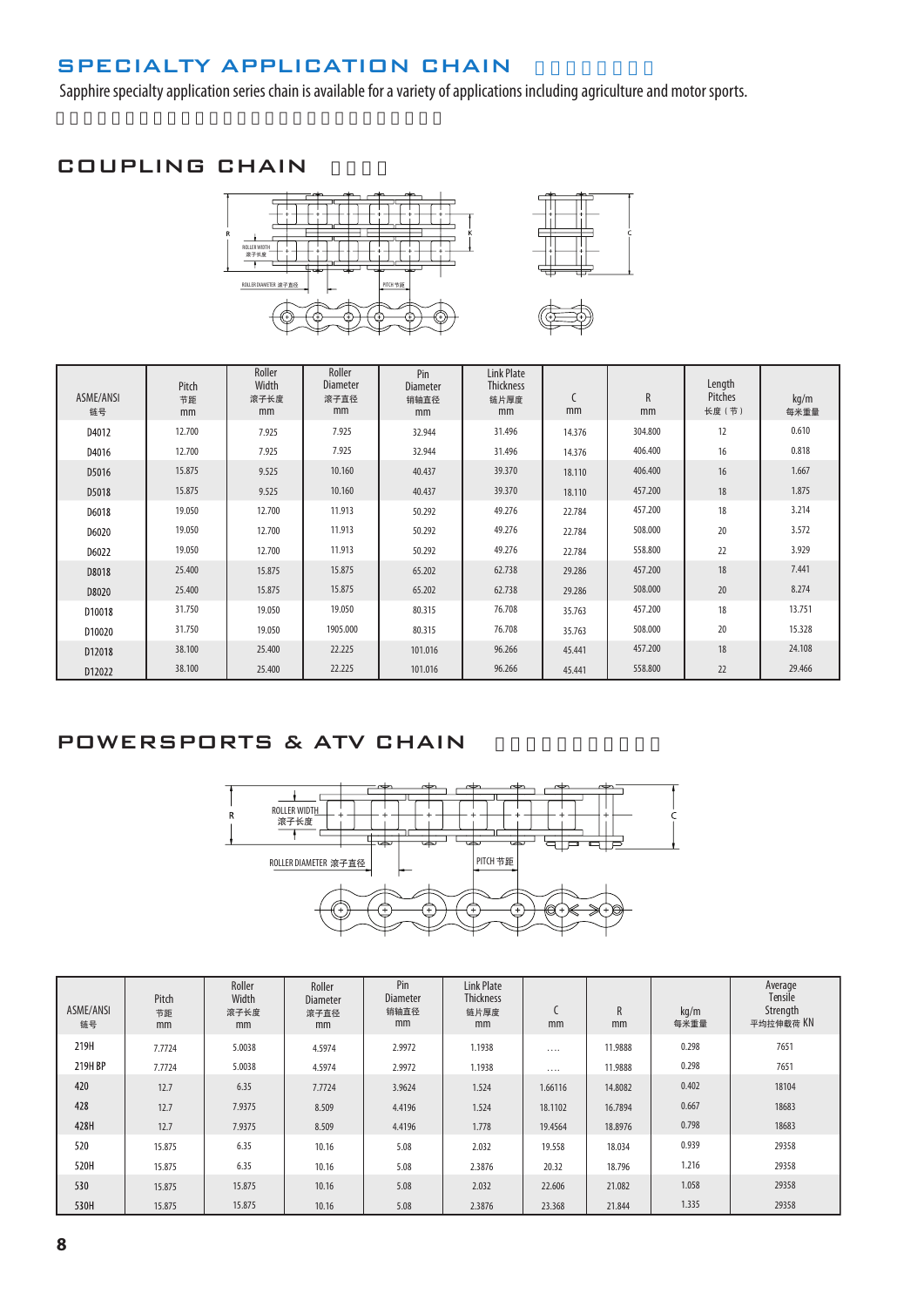## DOUBLE-PITCH ROLLER CHAIN

Sapphire double-pitch chains are built to ASME/ANSI B29.1 standarts.

ASME/ANSI B29.1

#### POWER TRANSMISSION ROLLER CHAIN



| <b>ASME/ANSI</b><br>链号 | Pitch<br>节距<br>mm | Roller<br>Width<br>滚子长度<br>mm | Roller<br><b>Diameter</b><br>滚子直径<br>mm | Pin<br><b>Diameter</b><br>销轴直径<br>mm | <b>Link Plate</b><br><b>Thickness</b><br>链片厚度<br>mm | mm    | R<br>mm | kg/m<br>每米重量 | Minimum<br><b>Tensile</b><br>Strength<br>最小拉伸载荷 |
|------------------------|-------------------|-------------------------------|-----------------------------------------|--------------------------------------|-----------------------------------------------------|-------|---------|--------------|-------------------------------------------------|
| 2040                   | 25.40             | 7.94                          | 7.92                                    | 3.96                                 | 1.52                                                | 19.30 | 17.27   | 0.42         | 13901                                           |
| 2050                   | 31.75             | 9.53                          | 10.16                                   | 5.08                                 | 2.03                                                | 23.37 | 21.34   | 0.77         | 21707                                           |
| 2060                   | 38.10             | 12.70                         | 11.91                                   | 5.94                                 | 2.39                                                | 28.19 | 26.67   | 1.07         | 31271                                           |

## CONVEYOR ROLLER CHAIN



#### l STANDARD DIAMETER ROLLER

| ASME/ANSI<br>链号 | Pitch<br>节距<br>mm | Roller<br>Width<br>滚子长度<br>mm | Roller<br><b>Diameter</b><br>滚子直径<br>mm | Pin<br><b>Diameter</b><br>销轴直径<br>mm | <b>Link Plate</b><br><b>Thickness</b><br>链片厚度<br>mm | mm    | R<br>mm | kg/m<br>每米重量  | <b>Minimum</b><br>Tensile<br>Strength<br>最小拉伸载荷 |
|-----------------|-------------------|-------------------------------|-----------------------------------------|--------------------------------------|-----------------------------------------------------|-------|---------|---------------|-------------------------------------------------|
| C2040           | 25.40             | 7.94                          | 7.92                                    | 3.96                                 | 1.52                                                | 19.30 | 17.27   | $0.5^{\circ}$ | 13901                                           |
| C2050           | 31.75             | 9.53                          | 10.16                                   | 5.08                                 | 2.03                                                | 23.37 | 21.34   | 0.86          | 21707                                           |
| C2060H          | 38.10             | 12.70                         | 11.91                                   | 5.94                                 | 3.18                                                | 31.75 | 29.97   | 1.56          | 31271                                           |
| C2080H          | 50.80             | 15.88                         | 15.88                                   | 7.92                                 | 3.96                                                | 39.88 | 36.83   | 2.08          | 55603                                           |



#### **OVERSIZED DIAMETER ROLLER**

| ASME/ANSI<br>链号   | Pitch<br>节距<br>mm | Roller<br>Width<br>滚子长度<br>mm | Roller<br><b>Diameter</b><br>滚子直径<br>mm | Pin<br><b>Diameter</b><br>销轴直径<br>mm | <b>Link Plate</b><br><b>Thickness</b><br>链片厚度<br>mm | mm    | R<br>mm | kq/m<br>每米重量 | Minimum<br>Tensile<br>Strength<br>最小拉伸载荷 |
|-------------------|-------------------|-------------------------------|-----------------------------------------|--------------------------------------|-----------------------------------------------------|-------|---------|--------------|------------------------------------------|
| C2042             | 25.40             | 7.94                          | 15.88                                   | 3.96                                 | 1.52                                                | 19.30 | 17.27   | 0.74         | 13901                                    |
| C <sub>2052</sub> | 31.75             | 9.53                          | 19.05                                   | 5.08                                 | 2.03                                                | 23.37 | 21.34   | 1.21         | 21707                                    |
| C2062H            | 38.10             | 12.70                         | 22.23                                   | 5.94                                 | 3.18                                                | 31.75 | 29.97   | 2.11         | 31271                                    |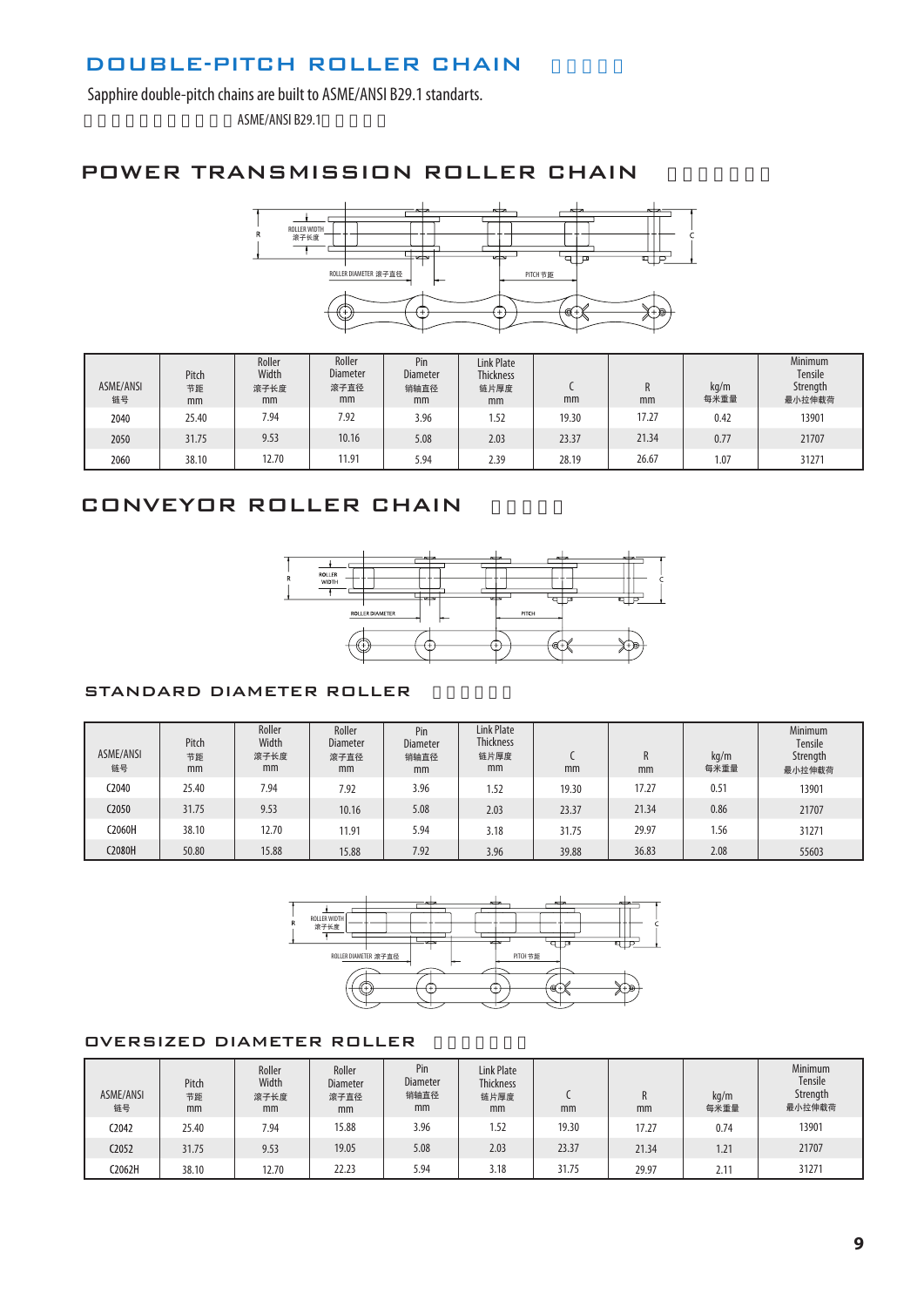#### CHAIN LENGTH IN PITCHES TO M CONVERSION TABLE: 链条节距与长度转换表

|                         | Chain Pitch-mm 链条节距-毫米 |      |      |      |      |                       |       |       |       |       |       |       |       |
|-------------------------|------------------------|------|------|------|------|-----------------------|-------|-------|-------|-------|-------|-------|-------|
| No. of<br>Pitches<br>节数 | 0.64                   | 0.95 | 1.27 | 1.59 | 1.91 | 2.54                  | 3.18  | 3.81  | 4.45  | 5.08  | 5.72  | 6.35  | 7.62  |
|                         |                        |      |      |      |      | Chain Length-M 链条长度-米 |       |       |       |       |       |       |       |
| $\overline{1}$          | 0.05                   | 0.08 | 0.10 | 0.13 | 0.15 | 0.20                  | 0.25  | 0.33  | 0.38  | 0.43  | 0.48  | 0.53  | 0.64  |
| $\overline{2}$          | 0.10                   | 0.15 | 0.20 | 0.25 | 0.41 | 0.43                  | 0.53  | 0.64  | 0.74  | 0.84  | 0.97  | 1.07  | 1.27  |
| $\overline{\mathbf{3}}$ | 0.15                   | 0.23 | 0.33 | 0.41 | 0.25 | 0.64                  | 0.79  | 0.97  | 1.12  | 1.27  | 1.42  | 1.60  | 1.91  |
| $\overline{4}$          | 0.20                   | 0.33 | 0.43 | 0.53 | 0.64 | 0.84                  | 1.07  | 1.27  | 1.47  | 1.70  | 1.91  | 2.11  | 2.54  |
| 5                       | 0.25                   | 0.41 | 0.53 | 0.66 | 0.79 | 1.07                  | 1.32  | 1.60  | 1.85  | 2.11  | 2.39  | 2.64  | 3.18  |
| $\boldsymbol{6}$        | 0.33                   | 0.48 | 0.64 | 0.79 | 0.97 | 1.27                  | 1.60  | 1.91  | 2.24  | 2.54  | 2.87  | 3.18  | 3.81  |
| $\overline{7}$          | 0.38                   | 0.56 | 0.74 | 0.91 | 1.12 | 1.47                  | 1.85  | 2.24  | 2.59  | 2.97  | 3.33  | 3.71  | 4.45  |
| 8                       | 0.43                   | 0.64 | 0.84 | 1.07 | 1.27 | 1.70                  | 2.11  | 2.54  | 2.97  | 3.38  | 3.81  | 4.24  | 5.08  |
| 9                       | 0.48                   | 0.71 | 0.97 | 1.19 | 1.42 | 1.91                  | 2.39  | 2.87  | 3.33  | 3.81  | 4.29  | 4.78  | 5.72  |
| 10                      | 0.53                   | 0.79 | 1.07 | 1.32 | 1.60 | 2.11                  | 2.64  | 3.18  | 3.71  | 4.24  | 4.78  | 5.28  | 6.35  |
| 11                      | 0.58                   | 0.86 | 1.17 | 1.27 | 1.75 | 2.34                  | 2.92  | 3.51  | 4.06  | 4.65  | 5.23  | 5.82  | 6.99  |
| 12                      | 0.64                   | 0.97 | 1.27 | 1.60 | 1.91 | 2.54                  | 3.18  | 3.81  | 4.45  | 5.08  | 5.72  | 6.35  | 7.62  |
| 13                      | 0.69                   | 1.04 | 1.37 | 1.73 | 2.06 | 2.74                  | 3.43  | 4.14  | 4.83  | 5.51  | 6.20  | 6.88  | 8.26  |
| 14                      | 0.74                   | 1.12 | 1.47 | 1.85 | 2.24 | 2.97                  | 3.71  | 4.45  | 5.18  | 5.92  | 6.68  | 7.42  | 8.89  |
| 15                      | 0.79                   | 1.19 | 1.60 | 1.98 | 2.39 | 3.18                  | 3.96  | 4.78  | 5.56  | 6.35  | 7.14  | 7.95  | 9.53  |
| 16                      | 0.84                   | 1.27 | 1.70 | 2.11 | 2.54 | 3.38                  | 4.24  | 5.08  | 5.92  | 6.78  | 7.62  | 8.46  | 10.16 |
| 17                      | 0.89                   | 1.35 | 1.80 | 2.26 | 2.69 | 3.61                  | 4.50  | 5.41  | 6.30  | 7.19  | 8.10  | 8.99  | 10.80 |
| 18                      | 0.97                   | 1.42 | 1.91 | 2.39 | 2.87 | 3.81                  | 4.78  | 5.72  | 6.68  | 7.62  | 8.59  | 9.53  | 11.43 |
| 19                      | 1.02                   | 1.50 | 2.01 | 2.51 | 3.02 | 4.01                  | 5.03  | 6.05  | 7.04  | 8.05  | 9.04  | 10.06 | 12.07 |
| 20                      | 1.07                   | 1.60 | 2.11 | 2.64 | 3.18 | 4.24                  | 5.28  | 6.35  | 7.42  | 8.46  | 9.53  | 10.59 | 12.70 |
| 21                      | 1.12                   | 1.68 | 2.24 | 2.77 | 3.33 | 4.45                  | 5.56  | 6.68  | 7.77  | 8.89  | 10.01 | 11.13 | 13.34 |
| 22                      | 1.17                   | 1.75 | 2.34 | 2.92 | 3.51 | 4.65                  | 5.82  | 6.99  | 8.15  | 9.32  | 10.49 | 11.63 | 13.97 |
| 23                      | 1.22                   | 1.83 | 2.44 | 3.05 | 3.66 | 4.88                  | 6.10  | 7.32  | 8.51  | 9.73  | 10.95 | 12.17 | 14.61 |
| 24                      | 1.27                   | 1.91 | 2.54 | 3.18 | 3.81 | 5.08                  | 6.35  | 7.62  | 8.89  | 10.16 | 11.43 | 12.70 | 15.24 |
| 25                      | 1.32                   | 1.98 | 2.64 | 3.30 | 3.96 | 5.28                  | 6.60  | 7.95  | 9.27  | 10.59 | 11.91 | 13.23 | 15.88 |
| 26                      | 1.37                   | 2.06 | 2.74 | 3.43 | 4.14 | 5.51                  | 6.88  | 8.26  | 9.63  | 11.00 | 12.40 | 13.77 | 16.51 |
| 27                      | 1.42                   | 2.13 | 2.87 | 3.58 | 4.29 | 5.72                  | 7.14  | 8.59  | 10.01 | 11.43 | 12.85 | 14.30 | 17.15 |
| 28                      | 1.47                   | 2.24 | 2.97 | 3.71 | 4.45 | 5.92                  | 7.44  | 8.89  | 10.36 | 11.86 | 13.34 | 14.81 | 17.78 |
| 29                      | 1.52                   | 2.31 | 3.07 | 3.84 | 4.67 | 6.15                  | 7.67  | 9.22  | 10.74 | 12.27 | 13.82 | 15.34 | 18.42 |
| 30                      | 1.60                   | 2.39 | 3.18 | 4.06 | 4.78 | 6.35                  | 7.95  | 9.53  | 11.13 | 12.70 | 13.61 | 15.88 | 19.05 |
| 31                      | 1.65                   | 2.46 | 3.28 | 4.09 | 4.93 | 6.55                  | 8.20  | 9.86  | 11.48 | 13.13 | 14.76 | 16.41 | 19.69 |
| 32                      | 1.70                   | 2.54 | 3.38 | 4.24 | 5.08 | 6.78                  | 8.46  | 10.16 | 11.86 | 13.54 | 15.24 | 16.94 | 20.32 |
| 33                      | 1.75                   | 2.62 | 3.51 | 4.37 | 5.23 | 6.99                  | 8.64  | 10.49 | 12.22 | 13.97 | 15.72 | 17.48 | 20.96 |
| 34                      | 1.80                   | 2.69 | 3.61 | 4.50 | 5.41 | 7.19                  | 8.99  | 10.80 | 12.60 | 14.40 | 16.21 | 17.98 | 21.59 |
| 35                      | 1.85                   | 2.77 | 3.71 | 4.62 | 5.56 | 7.42                  | 9.27  | 11.13 | 12.95 | 14.81 | 16.66 | 18.52 | 22.23 |
| 36                      | 1.91                   | 2.87 | 3.81 | 4.50 | 5.72 | 7.62                  | 9.53  | 11.43 | 13.34 | 15.24 | 17.15 | 19.05 | 22.86 |
| 37                      | 1.96                   | 2.95 | 3.91 | 4.90 | 5.87 | 7.82                  | 9.78  | 11.76 | 13.72 | 15.67 | 17.63 | 19.58 | 23.50 |
| 38                      | 2.01                   | 3.02 | 4.01 | 5.03 | 6.05 | 8.05                  | 10.06 | 12.07 | 14.07 | 16.08 | 18.11 | 20.12 | 24.13 |
| 39                      | 2.06                   | 3.10 | 4.14 | 5.16 | 6.20 | 8.26                  | 10.31 | 12.40 | 14.45 | 16.51 | 18.57 | 20.65 | 24.77 |
| $40\,$                  | 2.11                   | 3.18 | 4.24 | 5.28 | 6.35 | 8.46                  | 10.59 | 12.70 | 14.81 | 16.94 | 19.05 | 21.16 | 25.40 |
| 41                      | 2.16                   | 3.25 | 4.34 | 5.44 | 6.50 | 8.69                  | 10.85 | 13.03 | 15.19 | 17.35 | 19.53 | 21.69 | 26.04 |
| 42                      | 2.24                   | 3.33 | 4.45 | 5.56 | 6.68 | 8.89                  | 11.13 | 13.34 | 15.57 | 17.78 | 20.02 | 22.23 | 26.67 |
| 43                      | 2.29                   | 3.40 | 4.55 | 5.72 | 6.83 | 9.09                  | 11.38 | 13.67 | 15.93 | 18.21 | 20.47 | 22.76 | 27.31 |
| 44                      | 2.34                   | 3.51 | 4.65 | 5.82 | 6.99 | 9.32                  | 11.63 | 13.97 | 16.31 | 18.62 | 20.96 | 23.29 | 27.94 |
| 45                      | 2.39                   | 3.58 | 4.78 | 5.94 | 7.14 | 9.53                  | 11.91 | 14.30 | 16.66 | 19.05 | 21.44 | 23.83 | 28.58 |
| 46                      | 2.44                   | 3.66 | 4.88 | 6.10 | 7.32 | 9.73                  | 12.17 | 14.61 | 17.04 | 19.48 | 21.92 | 24.33 | 29.21 |
| 47                      | 2.49                   | 3.73 | 4.98 | 6.22 | 7.47 | 9.96                  | 12.45 | 14.94 | 17.40 | 19.89 | 22.38 | 24.87 | 29.85 |
| 48                      | 2.54                   | 3.81 | 5.08 | 6.35 | 7.62 | 10.16                 | 12.70 | 15.24 | 17.78 | 20.32 | 22.86 | 25.40 | 30.48 |
| 49                      | 2.59                   | 3.89 | 5.18 | 6.48 | 7.77 | 10.36                 | 12.95 | 15.57 | 18.16 | 20.75 | 23.34 | 25.93 | 31.12 |
| 50                      | 2.64                   | 3.96 | 5.28 | 6.60 | 7.95 | 10.59                 | 13.23 | 15.88 | 18.52 | 21.16 | 23.83 | 26.47 | 31.75 |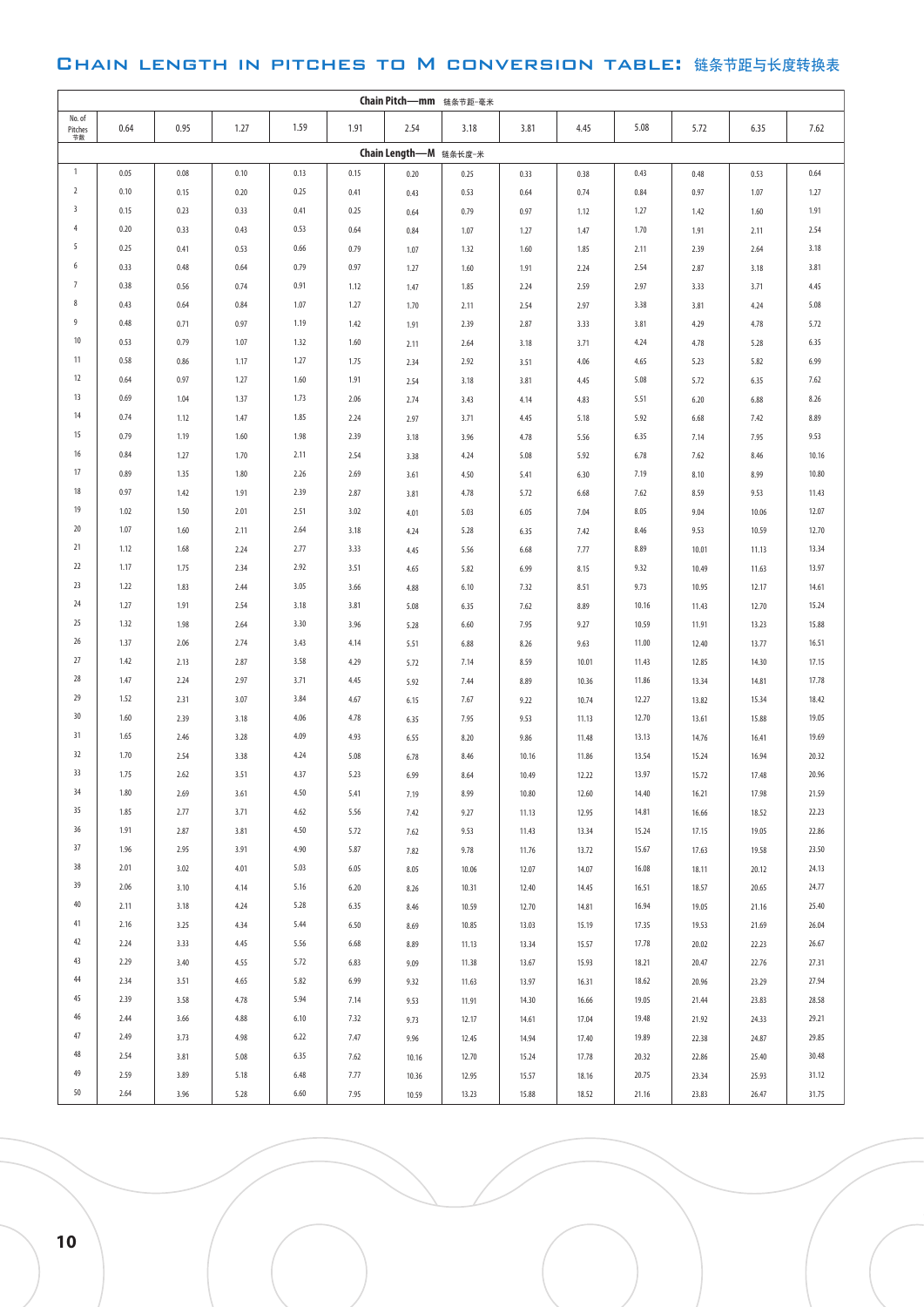#### CHAIN LENGTH IN PITCHES TO M CONVERSION TABLE: 链条节距与长度转换表

|                         | Chain Pitch-mm 链条节距-毫米 |              |              |                |                |                |                          |                |                |                |                |                |                |
|-------------------------|------------------------|--------------|--------------|----------------|----------------|----------------|--------------------------|----------------|----------------|----------------|----------------|----------------|----------------|
| No. of<br>Pitches<br>节数 | 0.64                   | 0.95         | 1.27         | 1.59           | 1.91           | 2.54           | 3.18                     | 3.81           | 4.45           | 5.08           | 5.72           | 6.35           | 7.62           |
|                         |                        |              |              |                |                |                | Chain Length--- M 链条长度-米 |                |                |                |                |                |                |
| 51                      | 2.69                   | 4.04         | 5.41         | 6.76           | 8.10           | 10.80          | 13.49                    | 16.21          | 18.90          | 21.59          | 24.28          | 27.00          | 32.39          |
| 52                      | 2.74                   | 4.14         | 5.51         | 6.88           | 8.26           | 11.00          | 13.77                    | 16.51          | 19.25          | 22.02          | 24.77          | 4.65           | 33.02          |
| 53                      | 2.79                   | 4.22         | 5.61         | 7.01           | 8.41           | 11.23          | 14.02                    | 16.84          | 19.63          | 22.43          | 25.25          | 28.04          | 33.66          |
| 54                      | 2.87                   | 4.29         | 5.72         | 7.14           | 8.59           | 11.43          | 14.30                    | 17.15          | 20.02          | 22.86          | 25.73          | 28.58          | 34.29          |
| 55                      | 2.92                   | 4.37         | 5.82         | 7.26           | 8.74           | 11.63          | 14.55                    | 17.48          | 20.37          | 23.29          | 26.19          | 29.11          | 34.93          |
| 56                      | 2.97                   | 4.45         | 5.92         | 7.42           | 8.89           | 11.86          | 14.81                    | 17.78          | 20.75          | 23.70          | 26.67          | 29.64          | 35.56          |
| 57                      | 3.02                   | 4.52         | 6.05         | 7.54           | 9.04           | 12.07          | 15.09                    | 18.11          | 21.11          | 24.13          | 27.15          | 30.18          | 36.20          |
| 58                      | 3.07                   | 4.60         | 6.15         | 7.67           | 9.22           | 12.27          | 15.34                    | 18.42          | 21.49          | 24.56          | 27.64          | 30.68          | 36.83          |
| 59                      | 3.12                   | 4.67         | 6.25         | 7.80           | 9.37           | 12.50          | 15.62                    | 18.75          | 21.84          | 24.97          | 28.09          | 31.22          | 37.47          |
| 60                      | 3.18                   | 4.78         | 6.35         | 7.95           | 9.53           | 12.70          | 15.88                    | 19.05          | 22.23          | 25.40          | 28.58          | 31.75          | 38.10          |
| 61                      | 3.23                   | 4.85         | 6.45         | 8.08           | 9.68           | 12.90          | 16.13                    | 19.38          | 22.61          | 25.83          | 29.06          | 32.28          | 38.74          |
| 62                      | 3.28                   | 4.93         | 6.55         | 8.20           | 9.86           | 13.13          | 16.41                    | 19.69          | 22.96          | 26.24          | 29.54          | 32.82          | 39.37          |
| 63                      | 3.33                   | 5.00         | 6.68         | 8.33           | 10.01          | 13.34          | 16.66                    | 20.02          | 23.34          | 26.67          | 30.00          | 33.35          | 40.01          |
| 64                      | 3.38                   | 5.08         | 6.78         | 8.46           | 10.16          | 13.54          | 16.94                    | 20.32          | 23.70          | 27.10          | 30.48          | 33.86          | 40.64          |
| 65                      | 3.43                   | 5.16         | 6.88         | 8.61           | 10.31          | 13.77          | 17.20                    | 20.65          | 24.08          | 27.51          | 30.96          | 34.39          | 41.28          |
| 66                      | 3.51                   | 5.23         | 6.99         | 8.74           | 10.49          | 13.97          | 17.48                    | 20.96          | 24.46          | 27.94          | 31.45          | 34.93          | 41.91          |
| 67                      | 3.56                   | 5.31         | 7.09         | 8.86           | 10.64          | 14.17          | 17.73                    | 21.29          | 24.82          | 28.37          | 31.90          | 35.46          | 42.55          |
| 68                      | 3.61                   | 5.41         | 7.19         | 8.99           | 10.80          | 14.40          | 17.98                    | 21.59          | 25.20          | 28.78          | 32.39          | 35.99          | 43.18          |
| 69                      | 3.66                   | 5.49         | 7.32         | 9.12           | 10.95          | 14.61          | 18.26                    | 21.92          | 25.55          | 29.21          | 32.87          | 36.53          | 43.82          |
| 70                      | 3.71                   | 5.56         | 7.42         | 9.27           | 11.13          | 14.81          | 18.52                    | 22.23          | 25.93          | 29.64          | 33.35          | 37.03          | 44.45          |
| 71                      | 3.76                   | 5.64         | 7.52         | 9.40           | 11.28          | 15.04          | 18.80                    | 22.56          | 26.29          | 30.05          | 33.81          | 37.57          | 45.09          |
| 72                      | 3.81                   | 5.72         | 7.62         | 9.53           | 11.43          | 15.24          | 19.05                    | 22.86          | 26.67          | 30.48          | 34.29          | 38.10          | 45.72          |
| 73                      | 3.86                   | 5.79         | 7.72         | 9.65           | 11.58          | 15.44          | 19.30                    | 23.19          | 27.05          | 30.91          | 34.77          | 38.63          | 46.36          |
| 74                      | 3.91                   | 5.87         | 7.82         | 9.78           | 11.76          | 15.67          | 19.58                    | 23.50          | 27.41          | 31.32          | 35.26          | 39.17          | 46.99          |
| 75                      | 3.96                   | 5.94         | 7.95         | 9.93           | 11.91          | 15.88          | 19.84                    | 23.83          | 27.79          | 31.75          | 35.71          | 39.70          | 47.63          |
| 76                      | 4.01                   | 6.05         | 8.05         | 10.06          | 12.07          | 16.08          | 20.12                    | 24.13          | 28.14          | 32.18          | 36.20          | 40.21          | 48.26          |
| 77                      | 4.06                   | 6.12         | 8.15         | 10.19          | 12.22          | 16.31          | 20.37                    | 24.46          | 28.52          | 32.59          | 36.68          | 40.74          | 48.90          |
| 78                      | 4.14                   | 6.20         | 8.26         | 10.31          | 12.40          | 16.51          | 20.65                    | 24.77          | 28.91          | 33.02          | 37.16          | 41.28          | 49.53          |
| 79                      | 4.19                   | 6.27<br>6.35 | 8.36         | 10.44          | 12.55          | 16.71          | 20.90                    | 25.10          | 29.26<br>29.64 | 33.45          | 37.62          | 41.81          | 50.17          |
| 80                      | 4.24<br>4.29           | 6.43         | 8.46         | 10.59<br>10.72 | 12.70          | 16.94<br>17.15 | 21.16<br>21.44           | 25.40          | 30.00          | 33.86<br>34.29 | 38.10<br>38.58 | 42.34<br>42.88 | 50.80<br>51.44 |
| 81                      | 4.34                   | 6.50         | 8.59         | 10.85          | 12.85          | 17.35          | 21.69                    | 25.73<br>26.04 | 30.38          | 34.72          | 39.07          | 43.38          | 52.07          |
| 82                      | 4.39                   | 6.58         | 8.69<br>8.79 | 10.97          | 13.03<br>13.18 | 17.58          | 21.97                    | 26.37          | 30.73          | 35.13          | 39.52          | 43.92          | 52.71          |
| 83                      | 4.45                   | 6.68         | 8.89         | 11.13          | 13.34          | 17.78          | 22.23                    | 26.67          | 31.12          | 35.56          | 40.01          | 44.45          | 53.34          |
| 84<br>85                | 4.50                   | 6.76         | 8.99         | 11.25          | 13.49          | 17.98          | 22.48                    | 27.00          | 31.50          | 35.99          | 40.49          | 44.98          | 53.98          |
| 86                      | 4.55                   | 6.83         | 9.09         | 11.38          | 13.67          | 18.21          | 22.76                    | 27.31          | 31.85          | 36.40          | 40.97          | 45.52          | 54.61          |
| 87                      | 4.60                   | 6.91         | 9.22         | 11.51          | 13.82          | 18.42          | 23.01                    | 27.64          | 32.23          | 36.83          | 41.43          | 46.05          | 55.25          |
| 88                      | 4.65                   | 6.99         | 9.32         | 11.63          | 13.97          | 18.62          | 23.29                    | 27.94          | 32.59          | 37.26          | 41.91          | 46.56          | 55.88          |
| 89                      | 4.70                   | 7.06         | 9.42         | 11.79          | 14.12          | 18.85          | 23.55                    | 28.27          | 32.97          | 37.67          | 42.39          | 47.09          | 56.52          |
| 90                      | 4.78                   | 7.14         | 17.15        | 11.91          | 14.30          | 19.05          | 23.83                    | 28.58          | 33.35          | 38.10          | 42.88          | 47.63          | 57.15          |
| 91                      | 4.83                   | 7.21         | 9.63         | 12.04          | 14.45          | 19.25          | 24.08                    | 28.91          | 33.71          | 38.53          | 43.33          | 48.16          | 57.79          |
| 92                      | 4.88                   | 7.32         | 9.73         | 12.17          | 14.61          | 19.48          | 24.33                    | 29.21          | 34.09          | 38.94          | 43.82          | 48.69          | 58.42          |
| 93                      | 4.93                   | 7.39         | 9.86         | 12.29          | 14.76          | 19.69          | 24.61                    | 29.54          | 34.44          | 39.37          | 44.30          | 49.23          | 59.06          |
| 94                      | 4.98                   | 7.47         | 9.96         | 12.45          | 14.94          | 19.89          | 24.87                    | 29.85          | 34.82          | 39.80          | 44.78          | 49.73          | 59.69          |
| 95                      | 5.03                   | 7.54         | 10.06        | 12.57          | 15.09          | 20.12          | 25.15                    | 30.18          | 35.18          | 40.21          | 45.24          | 50.27          | 60.33          |
| 96                      | 5.08                   | 7.62         | 10.16        | 12.70          | 15.24          | 20.32          | 25.40                    | 30.48          | 35.56          | 40.64          | 45.72          | 50.80          | 60.96          |
| 97                      | 5.13                   | 7.70         | 10.26        | 12.83          | 15.39          | 20.52          | 25.65                    | 30.81          | 35.94          | 41.07          | 46.20          | 51.33          | 61.60          |
| 98                      | 5.18                   | 7.77         | 10.36        | 12.95          | 15.57          | 20.75          | 25.93                    | 31.12          | 36.30          | 41.48          | 46.69          | 51.87          | 62.23          |
| 99                      | 5.23                   | 7.85         | 10.49        | 13.11          | 15.72          | 20.96          | 26.19                    | 31.45          | 36.68          | 41.91          | 47.14          | 52.40          | 62.87          |
| 100                     | 5.28                   | 7.95         | 10.59        | 13.23          | 15.88          | 21.16          | 26.47                    | 31.75          | 37.03          | 42.34          | 47.63          | 52.91          | 63.50          |

**11**